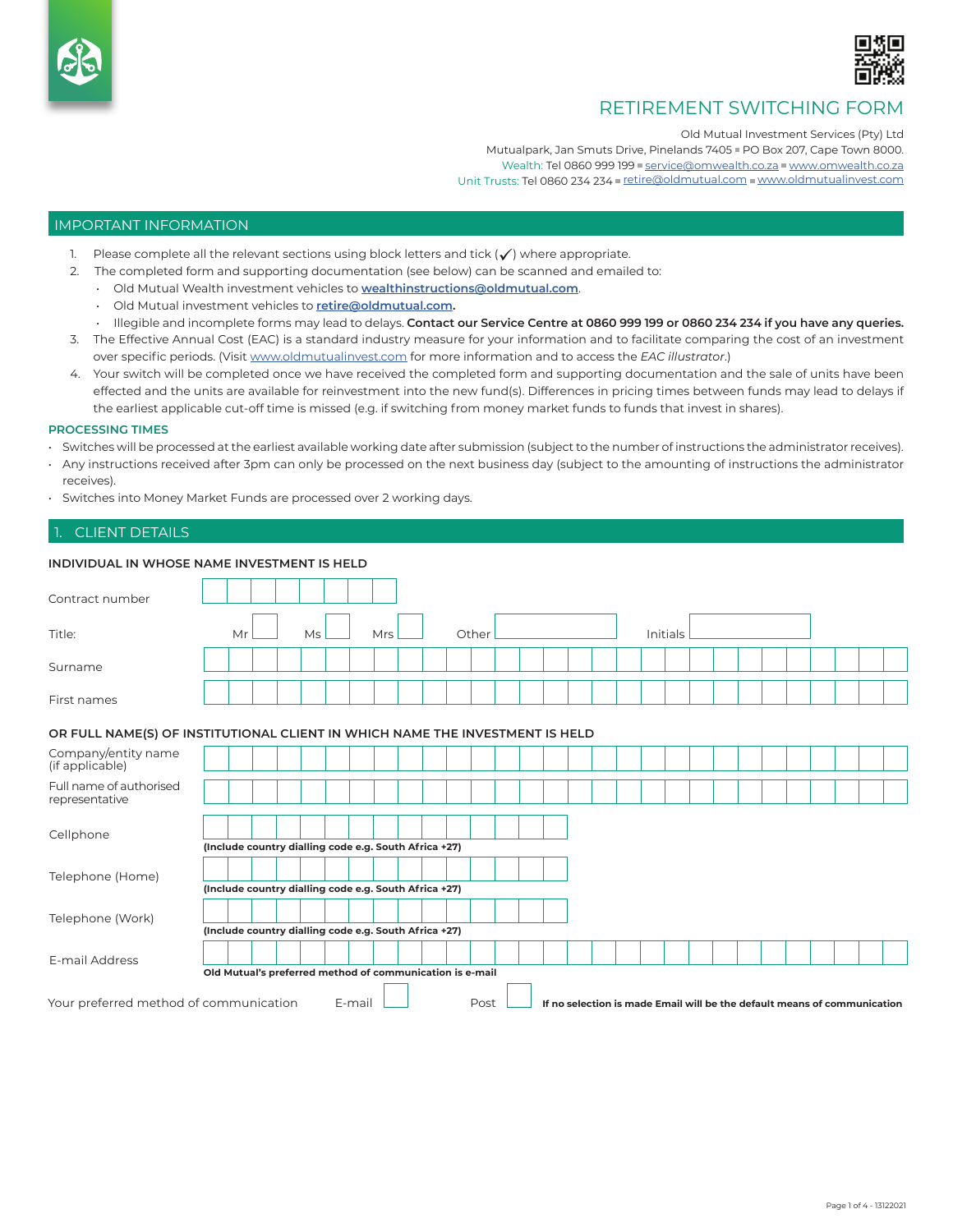

## RETIREMENT SWITCHING FORM

#### 2. SWITCH EXISTING ACCOUNT BALANCE

| From: Originating Fund Name(s) | Amount/Percentage | To: Destination Fund Name(s) | Amount/Percentage |
|--------------------------------|-------------------|------------------------------|-------------------|
|                                |                   |                              |                   |
|                                |                   |                              |                   |
|                                |                   |                              |                   |
|                                |                   |                              |                   |
|                                |                   |                              |                   |
|                                |                   |                              |                   |
|                                |                   |                              |                   |
|                                |                   |                              |                   |
|                                |                   |                              |                   |
|                                |                   |                              |                   |

## 3. RECURRING INVESTMENT INSTRUCTION (DEBIT ORDER)

I would like to:

Cancel my recurring investment

Amend exiting recurring investment

If no start date is specified, the soonest available date will apply, and if no month is selected for the annual increase, the month in which the investment was originally started will apply. If the administrator does not receive your instruction at least by the business day before your chosen recurring investment start date, it will process the debit order to start the month after your stipulated start date. Thereafter, it will deduct payments according to your specified frequency. Please see the administrative Procedures and Requirements section in your contract for more details around debit order processing.

| D<br>V.<br>$\vee$<br>M<br>M                                                                                                                                                                                                      |                               |
|----------------------------------------------------------------------------------------------------------------------------------------------------------------------------------------------------------------------------------|-------------------------------|
| Rand amount:<br>Date of first payment                                                                                                                                                                                            |                               |
| Monthly<br>Quarterly<br>Half-Yearly<br>Yearly<br>Frequency:                                                                                                                                                                      |                               |
| Annual increase rate<br>0%<br>5%<br>10%<br>15%<br>20%                                                                                                                                                                            | Other (between 0% - 20%)<br>% |
| Please allow at least 10 days' notice.<br>Commencing month                                                                                                                                                                       |                               |
| 4. REGULAR WITHDRAWAL INSTRUCTION                                                                                                                                                                                                |                               |
| C<br>Y Y<br>D<br>M<br>м<br>R<br>Rand amount:<br>Date of first payment<br>Proportionately across all funds<br>From which funds<br>Specific fund(s) (specify below)<br>Half-Yearly<br>Monthly<br>Quarterly<br>Yearly<br>Frequency: |                               |
| <b>FUND NAME</b>                                                                                                                                                                                                                 | REGULAR WITHDRAWAL AMOUNT     |
|                                                                                                                                                                                                                                  | R                             |

**R R R**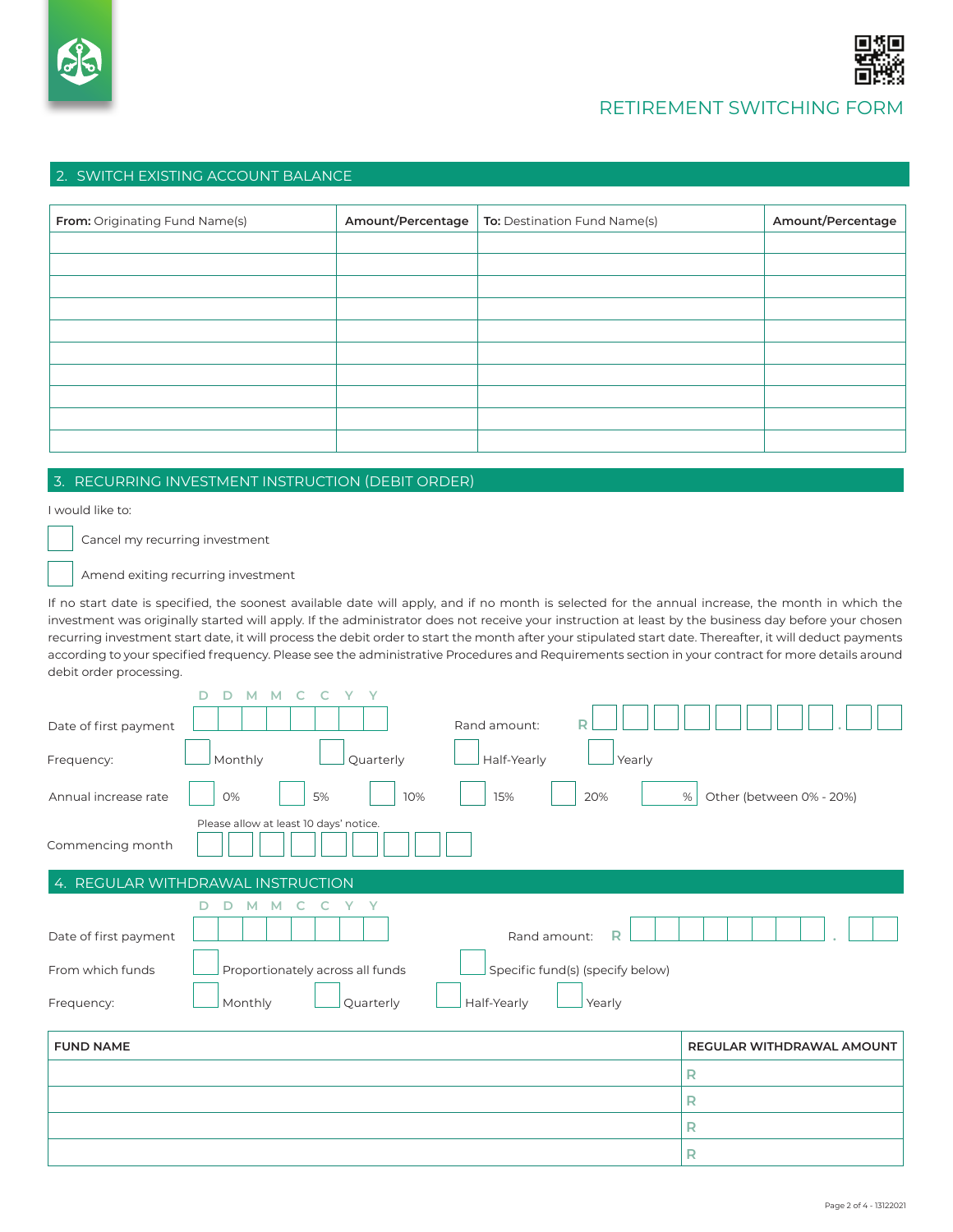

### 5. ANNUITY INCOME AMENDMENT

Your annuity income will be deducted from:

| Proportionately across all funds<br>Specific fund(s) (specify below) |                            |
|----------------------------------------------------------------------|----------------------------|
| <b>FUND NAME</b>                                                     | % OF ANNUITY INCOME AMOUNT |
|                                                                      | %                          |
|                                                                      | %                          |
|                                                                      | %                          |
|                                                                      | %                          |
| <b>TOTAL</b>                                                         | 100%                       |

If you wish to switch out all of your units before the annuity income is deducted, the annuity income payment may be delayed.

### 6. YOUR BANK DETAILS

#### **BANK DETAILS FOR DEDUCTIONS (We will deduct this and all future payments from this account.)** The payment is made:

| The payment is made.           |                             |         |                                               |  |
|--------------------------------|-----------------------------|---------|-----------------------------------------------|--|
| For myself                     | On behalf of an institution |         | On behalf of a minor (as indicated on page 1) |  |
| Surname of<br>account holder   |                             |         | Initials                                      |  |
| Bank and branch                |                             |         |                                               |  |
| Branch code and account number |                             |         |                                               |  |
| Account type:                  | Current                     | Savings | <u>Fransmission</u>                           |  |